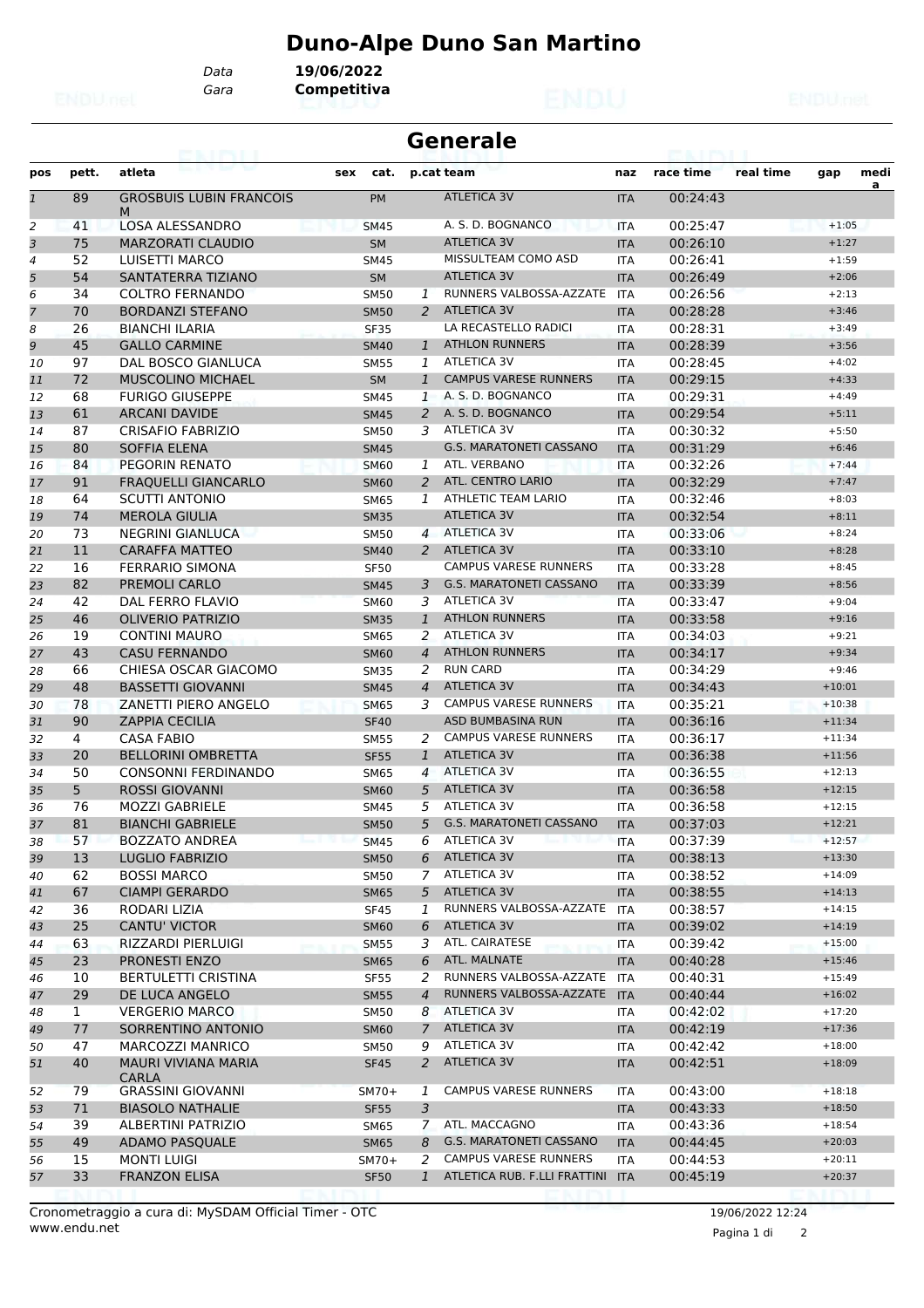|                       | <b>Generale</b> |                     |                                                    |                        |                                               |                                                    |                |                          |                            |           |                        |                        |
|-----------------------|-----------------|---------------------|----------------------------------------------------|------------------------|-----------------------------------------------|----------------------------------------------------|----------------|--------------------------|----------------------------|-----------|------------------------|------------------------|
| pos                   | pett.           | atleta              |                                                    | sex<br>cat.            |                                               | p.cat team                                         | per sur l'orig | naz                      | race time                  | real time | gap                    | medi<br>$\overline{a}$ |
| $\overline{58}$<br>59 | 9<br>3          | <b>CASA ARIANNA</b> | <b>CERELLO ANGELO</b>                              | $SM75+$<br>JF          | $\mathbf{1}$<br>1                             | <b>ATLETICA 3V</b><br><b>CAMPUS VARESE RUNNERS</b> |                | <b>ITA</b><br><b>ITA</b> | 00:50:40<br>00:51:17       |           | $+25:58$<br>$+26:35$   |                        |
| 60<br>61              | 83<br>60        |                     | <b>SALA ROSA DALIDA</b><br><b>VERONESI LUCIANO</b> | <b>SF60</b><br>$SM70+$ | $\ensuremath{\mathfrak{1}}$<br>$\overline{3}$ | <b>ATLETICA 3V</b>                                 |                | <b>ITA</b><br><b>ITA</b> | 00:59:55<br>01:26:18       |           | $+35:12$<br>$+1:01:36$ |                        |
|                       |                 |                     |                                                    |                        |                                               |                                                    |                |                          |                            |           |                        |                        |
|                       | ENDU            |                     |                                                    | <b>ENDU</b>            |                                               |                                                    | <b>ENDU</b>    |                          |                            |           | ENDU                   |                        |
|                       |                 |                     |                                                    |                        |                                               |                                                    |                |                          |                            |           |                        |                        |
|                       |                 |                     | ENDU                                               |                        |                                               | <b>ENDULfet</b>                                    |                |                          | <b>ENDU</b>                |           |                        |                        |
|                       |                 |                     |                                                    |                        |                                               |                                                    |                |                          |                            |           |                        |                        |
|                       | ENDU            |                     |                                                    | ENDU                   |                                               |                                                    | ENDU           |                          |                            |           | ENDU                   |                        |
|                       |                 |                     | <b>ENDU</b> .net                                   |                        |                                               | ENDU                                               |                |                          | <b>ENDUnet</b>             |           |                        |                        |
|                       |                 |                     |                                                    |                        |                                               |                                                    |                |                          |                            |           |                        |                        |
|                       | ENDU            |                     |                                                    | ENDU                   |                                               |                                                    | <b>ENDU</b>    |                          |                            |           | ENDU                   |                        |
|                       |                 |                     |                                                    |                        |                                               |                                                    |                |                          |                            |           |                        |                        |
|                       |                 |                     | ENDU                                               |                        |                                               | <b>ENDU</b>                                        |                |                          | ENDU                       |           |                        |                        |
|                       | ENDUMet         |                     |                                                    | <b>ENDU</b>            |                                               |                                                    | ENDU           |                          |                            |           | ENDUnet                |                        |
|                       |                 |                     |                                                    |                        |                                               |                                                    |                |                          |                            |           |                        |                        |
|                       |                 |                     | ENDU.                                              |                        |                                               | <b>ENDU</b>                                        |                |                          | <b>ENDU</b>                |           |                        |                        |
|                       |                 |                     |                                                    |                        |                                               |                                                    |                |                          |                            |           |                        |                        |
|                       | ENDU            |                     |                                                    | ENDU                   |                                               |                                                    | ENDU           |                          |                            |           | ENDU                   |                        |
|                       |                 |                     | <b>ENDU<sub>met</sub></b>                          |                        |                                               | ENDU                                               |                |                          | <b>ENDU<sub>FIEL</sub></b> |           |                        |                        |
|                       |                 |                     |                                                    |                        |                                               |                                                    |                |                          |                            |           |                        |                        |
|                       | <b>ENDU</b>     |                     |                                                    | <b>ENDU</b>            |                                               |                                                    | <b>ENDU</b>    |                          |                            |           | <b>ENDU</b>            |                        |
|                       |                 |                     |                                                    |                        |                                               |                                                    |                |                          |                            |           |                        |                        |
|                       |                 |                     | <b>ENDU</b>                                        |                        |                                               | <b>ENDUnet</b>                                     |                |                          | <b>ENDU</b>                |           |                        |                        |
|                       | ENDU            |                     |                                                    | <b>ENDU</b>            |                                               |                                                    | <b>ENDU</b>    |                          |                            |           | <b>ENDU</b>            |                        |
|                       |                 |                     |                                                    |                        |                                               |                                                    |                |                          |                            |           |                        |                        |
|                       |                 |                     | <b>ENDU</b>                                        |                        |                                               | ENDU                                               |                |                          | ENDU                       |           |                        |                        |
|                       |                 |                     |                                                    |                        |                                               |                                                    |                |                          |                            |           |                        |                        |
|                       | ENDU            |                     |                                                    | <b>ENDU</b>            |                                               |                                                    | <b>ENDU</b>    |                          |                            |           | <b>ENDU</b>            |                        |
|                       |                 |                     |                                                    |                        |                                               |                                                    |                |                          |                            |           |                        |                        |
|                       |                 |                     | <b>ENDUnet</b>                                     |                        |                                               | ENDU                                               |                |                          | <b>ENDUmet</b>             |           |                        |                        |
|                       | ENDIT           |                     |                                                    | ENDILL                 |                                               |                                                    | ENDU           |                          |                            |           | EMDLI                  |                        |